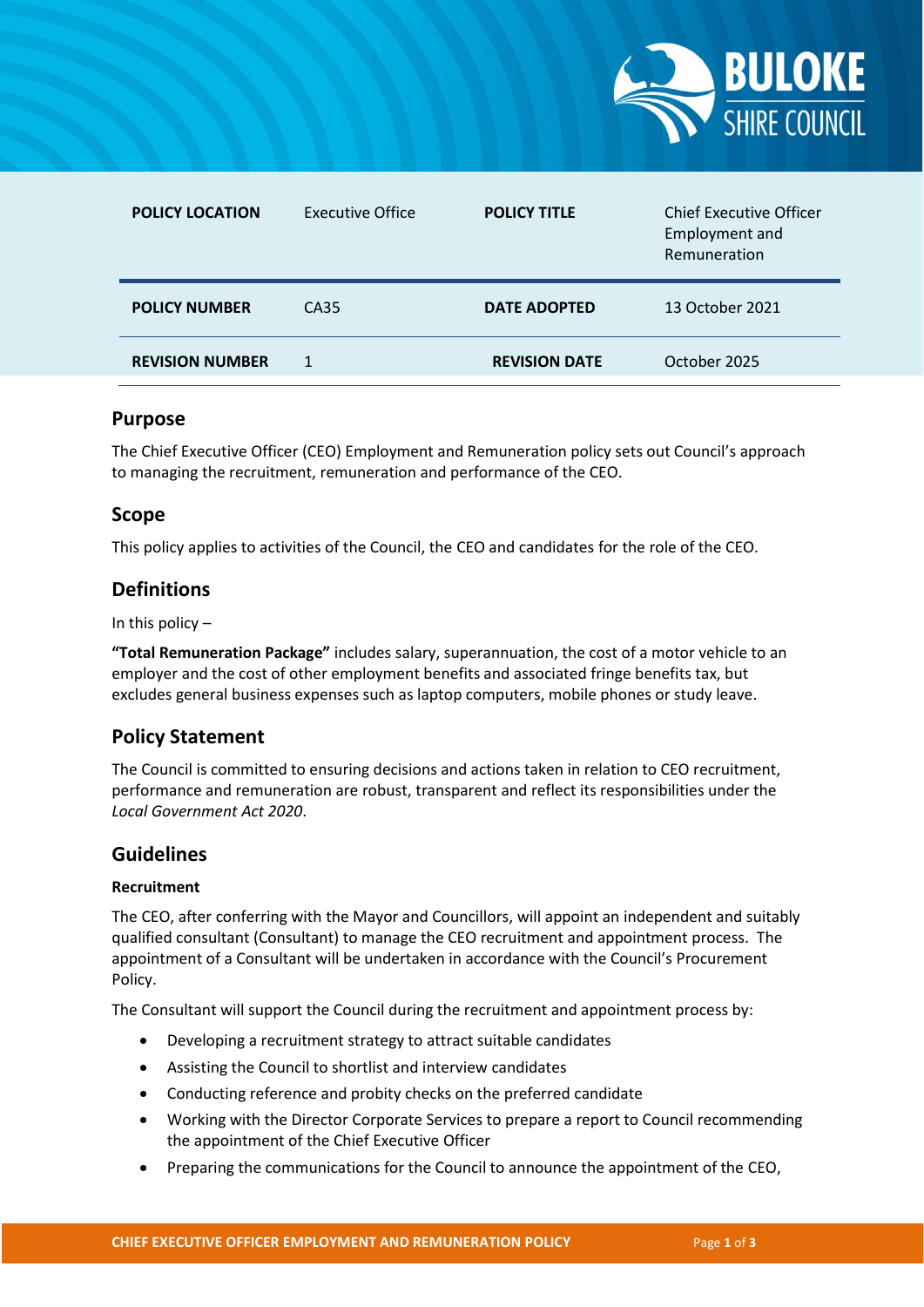

- Assisting the Council to develop an initial 12-month performance plan, and
- Working with the Councillors, Senior Leadership Team and Manager Human Resources to induct the CEO.

The Consultant will work with the Manager Human Resources to prepare and issue the Chief Executive Officer contract of employment. The contract will at a minimum outline:

- Responsibilities of the position
- Conflict of interest management requirements
- Total remuneration package
- Legislative obligations, including those continuing after appointment
- Process for managing unsatisfactory performance or early termination
- Dispute resolution processes

### **Performance Plan and Review**

The performance review will be completed annually to coincide with the anniversary of the CEO's commencement date.

An independent and suitably consultant (Consultant) will be appointed by the CEO, after conferring with the Mayor and Councillors, to assist with the CEO's performance planning and review process. The appointment of a Consultant will be undertaken in accordance with the Council's Procurement Policy. The Consultant shall not be the same Consultant used to manage the CEO's recruitment and appointment process.

The performance plan will be developed by the Council with input from the CEO and assistance from the Consultant. The performance plan will document agreed performance criteria for next 12 month period and will include a professional development plan.

The Consultant will assist the Council in assessing the CEO performance against the current annual objectives contained within the CEO performance plan. The CEO will also provide feedback on the performance of the Council as part of a 360- degree feedback process, which will be facilitated by the Consultant.

An informal, internal performance review will be conducted within 6 months of the formal performance review each year thereafter. The informal review will provide the CEO with feedback and the opportunity to adjust any of the objectives set in the formal performance review if required.

### **Remuneration**

Following the performance review of the CEO the Council will work with the Consultant to review the remuneration of the CEO. In determining the CEO's total remuneration package, the Council will have regard to:

- The inherent requirements of the position
- The achievement of agreed performance criteria for the preceding 12 months
- Council's fiscal and economic conditions
- Acquisition and satisfactory utilisation of new or enhanced skills by the CEO if beneficial to or required by the Council
- Market rates for comparable positions

Any decision to increase the remuneration of the CEO must be in accordance with the Policy Principles outlined above.